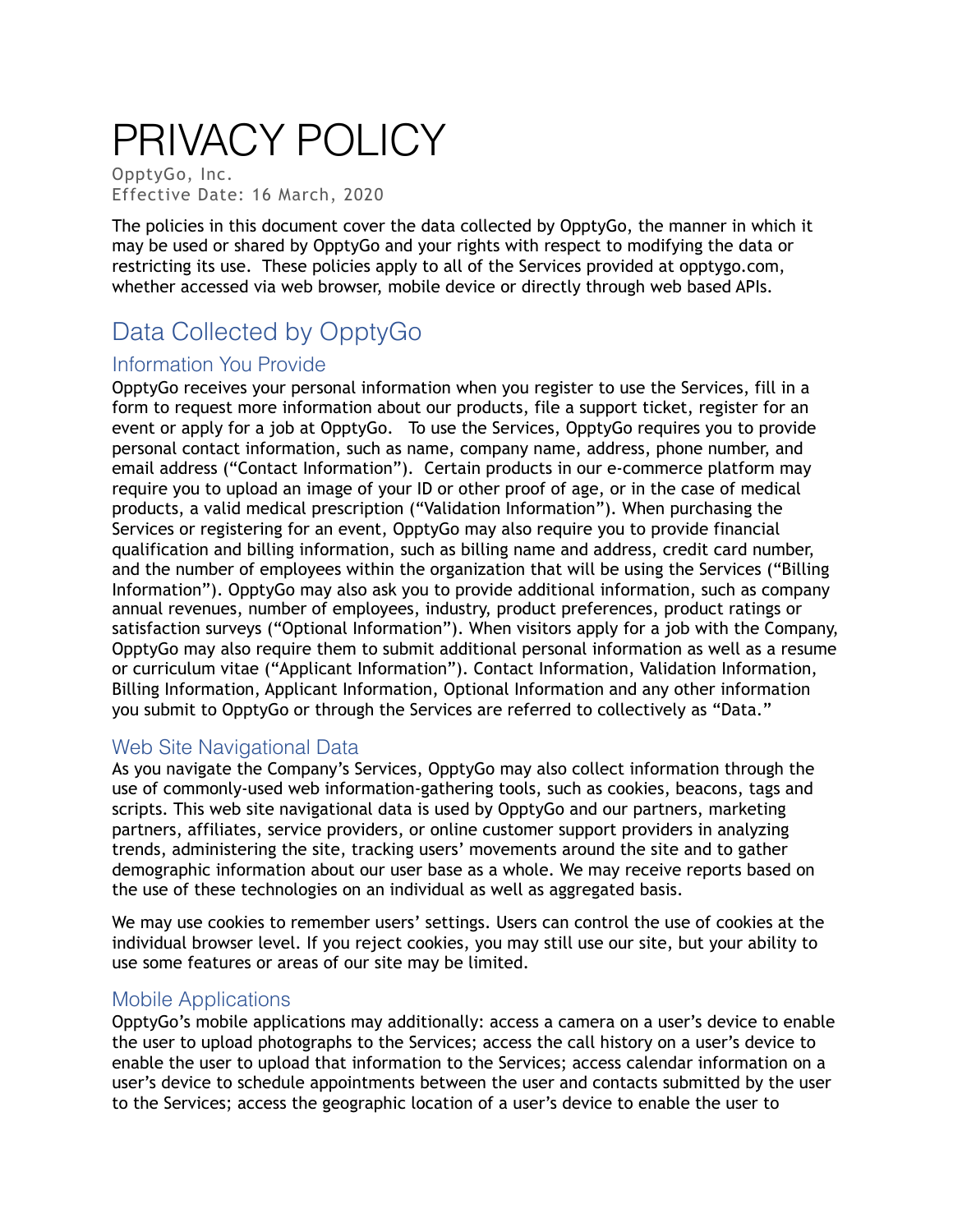identify contacts who are nearby; or access contact information on a user's device to enable the user to synchronize contact information between the information that is stored on the user's device and the information that is submitted to the Services.

#### Data Collected for our Customers

Through the standard Services and through our "import data" features, we also collect information such as the name, company name, address, phone number or email address of contacts and leads that our customers choose to share with us. We will only use this information for the specific reason for which it is provided, such as aiding our customers in supporting their users, customers and prospects. Note that OpptyGo customers control this data and may collect and use this data outside of the Services or through their own configurations and customizations of the Services. Therefore, use of this data is also governed by the OpptyGo customer's privacy policies.

#### Minor's Data

The Services are not intended for, nor does OpptyGo knowingly collect any personal information from anyone under the age of 18.

## How OpptyGo Uses Data

OpptyGo uses Data to provide the Services requested as described at opptygo.com or to fulfill the action requested by the provider of the Data. For example, if you fill out a "Contact Me" web form, OpptyGo uses the information provided to contact you about your interest in the Services.

OpptyGo may also use Data to contact you to further discuss your interest in the Services and to send you information regarding OpptyGo, its affiliates, and its partners, such as information about promotions or events.

OpptyGo uses a third-party service provider to manage credit card processing. This service provider is not permitted to store, retain, or use Billing Information except for the sole purpose of credit card processing on OpptyGo's behalf.

OpptyGo uses web site navigational data to operate and improve the Services. Additionally, we gather certain information automatically and store it in log files. This information may include internet protocol (IP) addresses, browser type, internet service provider (ISP), referring/exit pages, operating system, date/time stamp, and clickstream data. We use this information to analyze trends, to administer the site and to gather demographic information about our user base as a whole.

## Data Sharing

OpptyGo shares Data with partners who help us provide the Services. For example, the Services store Data and log files on the public computing cloud provided by hosting partners such as Amazon, Google and Microsoft. These companies are authorized to use your personal information only as necessary to provide these services to us.

If OpptyGo collected your Data on behalf of one of an OpptyGo customer, that customer will have access to your data. Please refer to the OpptyGo customer's privacy policy to understand what data they collect and how they may use or share that data.

OpptyGo reserves the right to use or disclose information provided if required by law or if the Company reasonably believes that use or disclosure is necessary to protect an individual's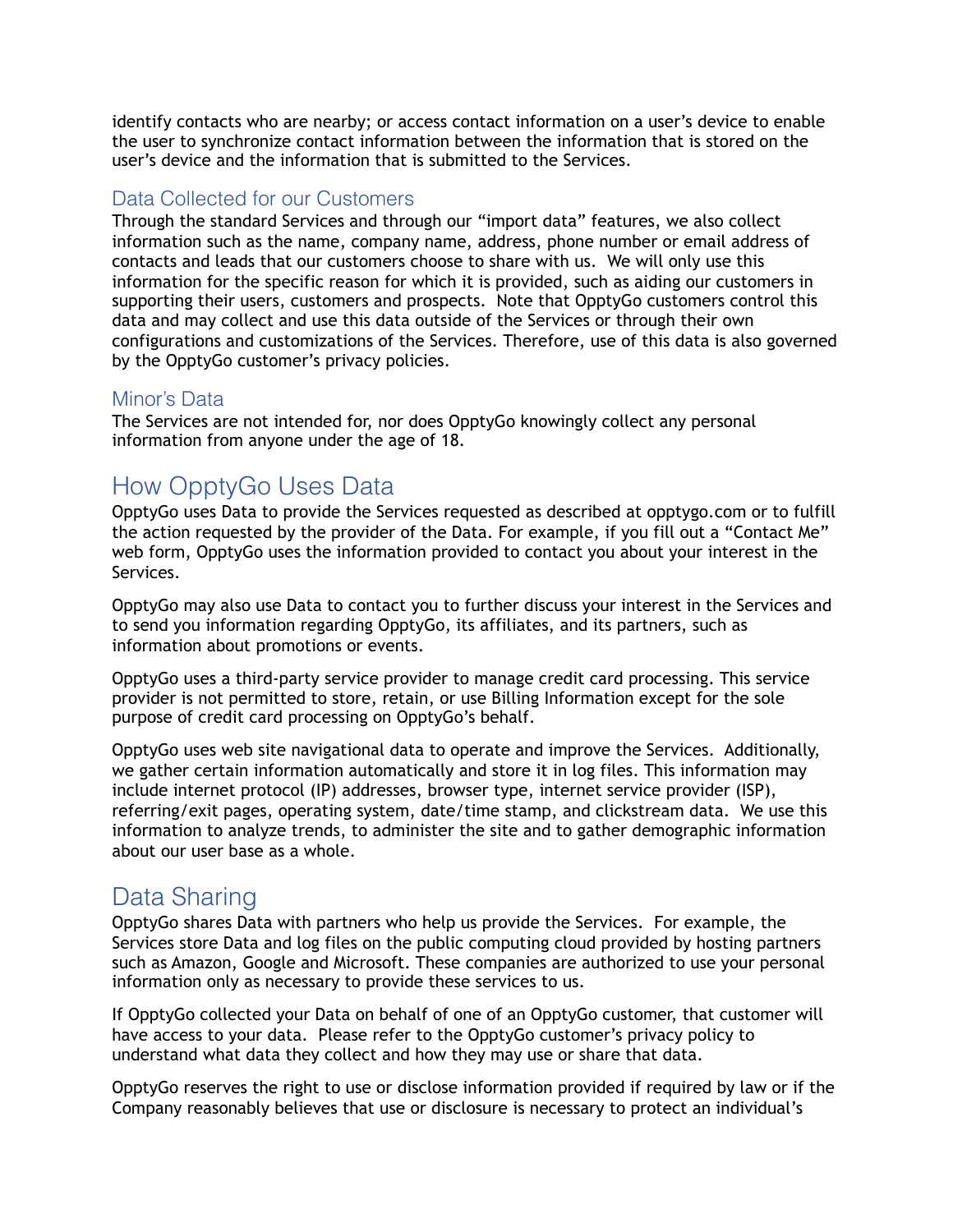physical safety or the Company's rights or to comply with a judicial proceeding, court order, or legal process.

Except as described in this policy, OpptyGo will not share Data with any third party.

# Protection of Information

The security of your personal information and our customers' information is important to us. OpptyGo maintains reasonable security measures to protect your information from loss, destruction, misuse, unauthorized access or disclosure. However, no data transmission over the Internet or information storage technology can be guaranteed to be 100% secure due to the nature of the distributed network that is the internet. Therefore, we cannot guarantee its absolute security. If you have any questions about security of the Services, you can contact us at [support@opptygo.com](mailto:support@opptygo.com).

The Services are operated in accordance with the following policies and procedures to enhance security:

- Customer passwords are stored using a one-way salted hash. Passwords are not logged.
- User access log entries are maintained, containing date, time, user ID, URL executed or entity ID operated on, operation performed (created, updated, deleted) and source IP address. Note that source IP address might not be available depending on the user's network configuration.
- If there is suspicion of inappropriate access, OpptyGo can provide customers log entry records to assist in forensic analysis. This service will be provided to customers on a time and materials basis.
- Services are designed to be redundant, reducing the chance of failure due to localized hardware or network issues.
- Services use industry-accepted encryption techniques to protect Customer Data and communications during transmissions between a customer's network and the Covered Services, including 128-bit TLS Certificates and 2048-bit RSA public keys at a minimum.
- OpptyGo databases are encrypted at rest, meaning the data cannot be read without the OpptyGo application.

OpptyGo is committed to protecting the privacy of users' personal health information (medical prescriptions). Part of that commitment is complying with the Privacy Rule of the Health Insurance Portability and Accountability Act of 1996 (HIPAA), which requires us to take additional measures to protect personal information and to inform our members about those measures. OpptyGo protects your personal health information (PHI) by:

- limiting who may see your PHI;
- logging all accesses to your PHI;
- encrypting your PHI at all times except when access is required to complete services which you have requested;
- storing PHI only in HIPAA compliant services.